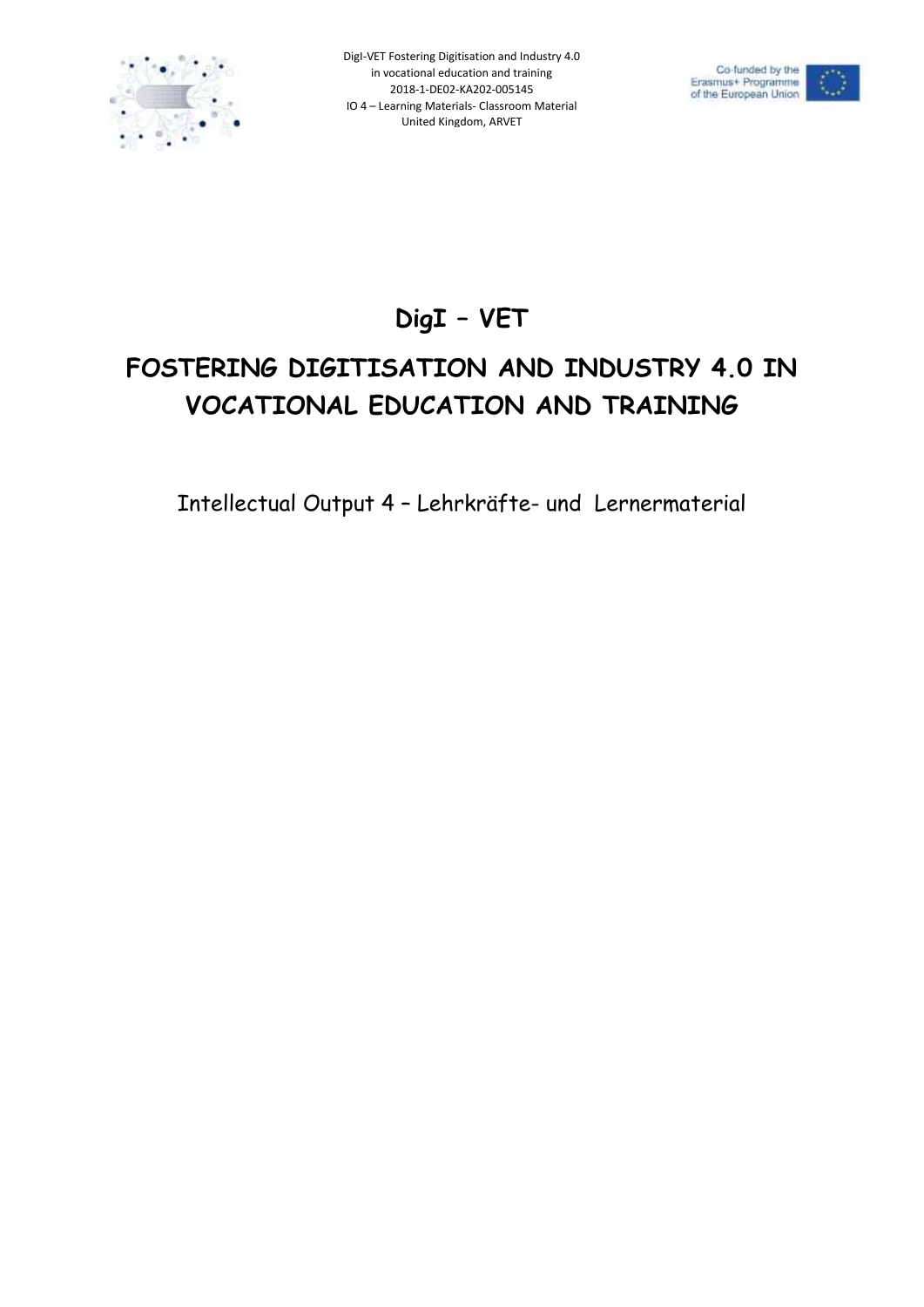



### Inhaltsverzeichnis

| Wichtigkeit der Digitalisierung. Wie beeinflusst die Digitaliserung die Bildung und |  |
|-------------------------------------------------------------------------------------|--|
|                                                                                     |  |
|                                                                                     |  |

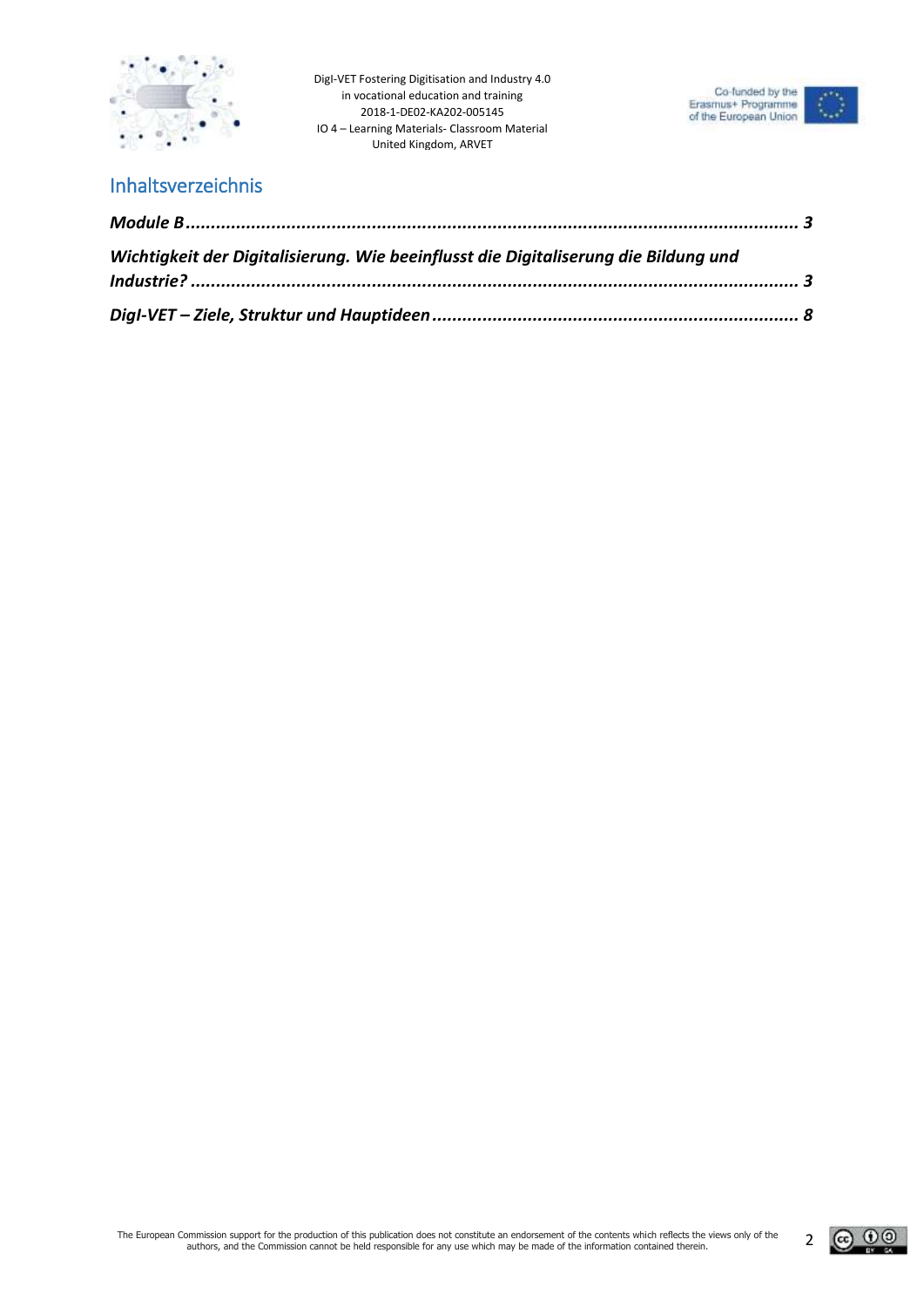<span id="page-2-0"></span>



## Module B

# Industrie 4.0 Begriffe und Geschichte

## <span id="page-2-1"></span>Wichtigkeit der Digitalisierung. Wie beeinflusst die Digitaliserung die Bildung und Industrie?

Die zunehmende Digitalisierung hat weitreichende Auswirkungen auf Bildung und Industrie. Diese Bereiche können sowohl alleine, aber auch in Abhängigkeit zueinander betroffen sein. In einigen Fällen hat die Digitalisierung beide Bereiche in einem beeinflusst.

Wann ist dies der Fall und wird die Digitalisierung dadurch beeinflusst?

#### **Sieben Möglichkeiten und Chancen der Digitalisierung in der Bildung**



The European Commission support for the production of this publication does not constitute an endorsement of the contents which reflects the views only of the  $\,$  3  $\,$ 

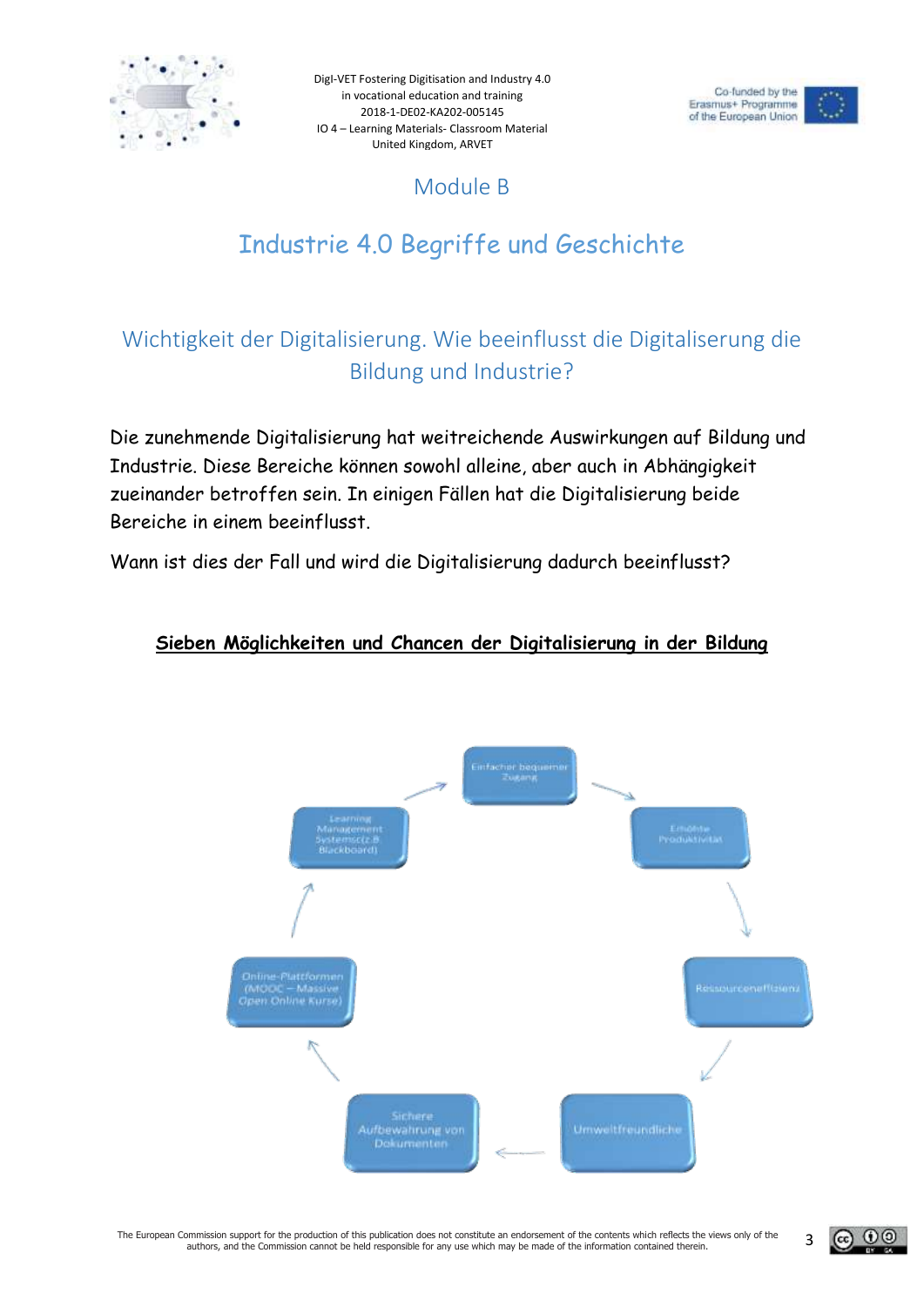



## 1.1 Bildung

Energy Biosciences Institute (EBI) partnership (2007)

Cisco&Intel partnership with University of Melbourne (2008)

JISC UK Digitisation Programme (2004-2010)

UK and Google Partnership to release online 250.000 books with free access (2011)

Erasmus+ EDUC European Digitical UniverCity (2019)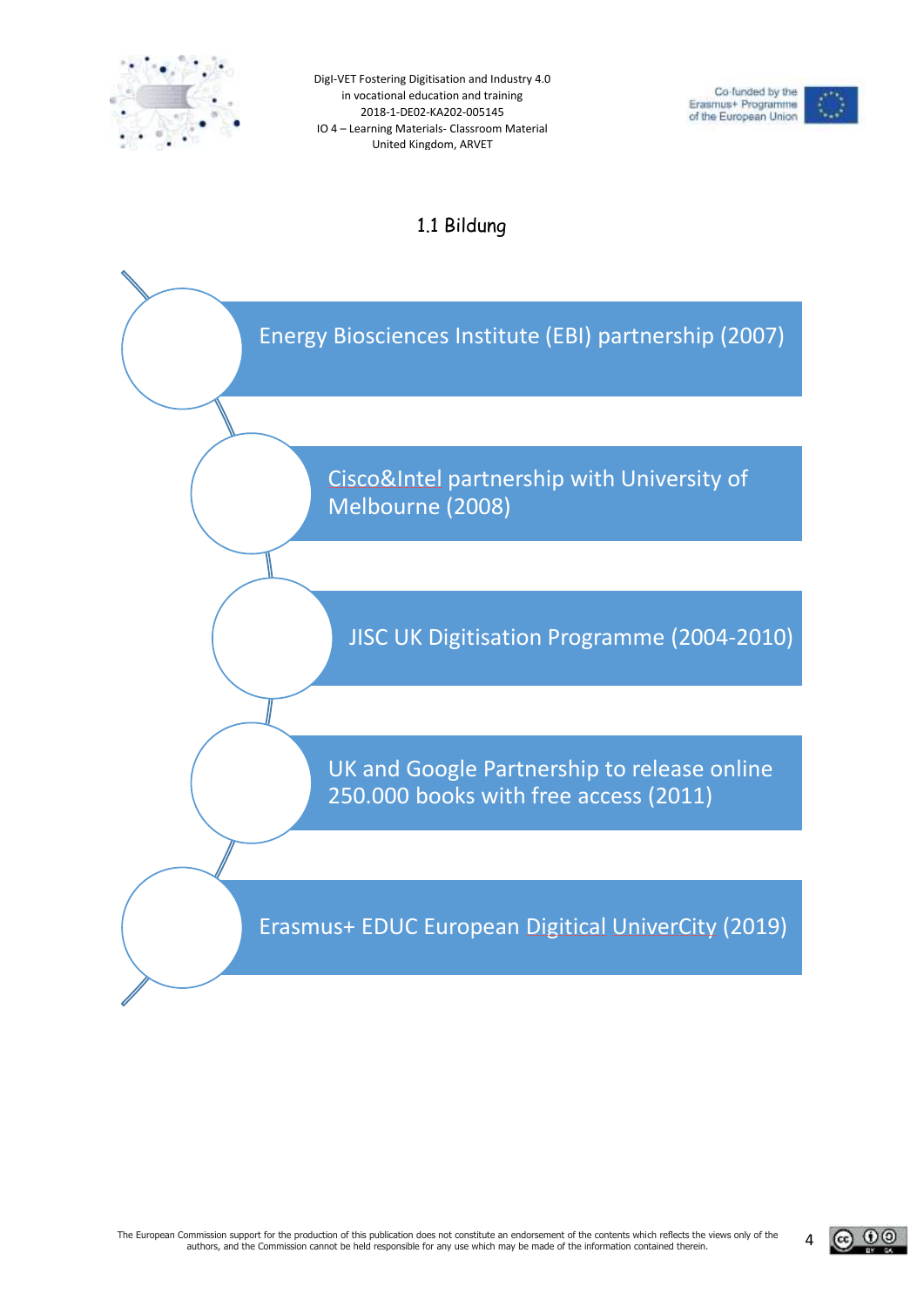



1.2 Industrie und Bildung

## **Aufgaben:**

1. Bitte formulieren Sie- in ihren eigenen Worten- eine Definition zu Digitalisierung und nehmen Sie Bezug zu ihrer Bedeutung!

**Die Bedeutung von Digitalisierung liegt darin, dass…**

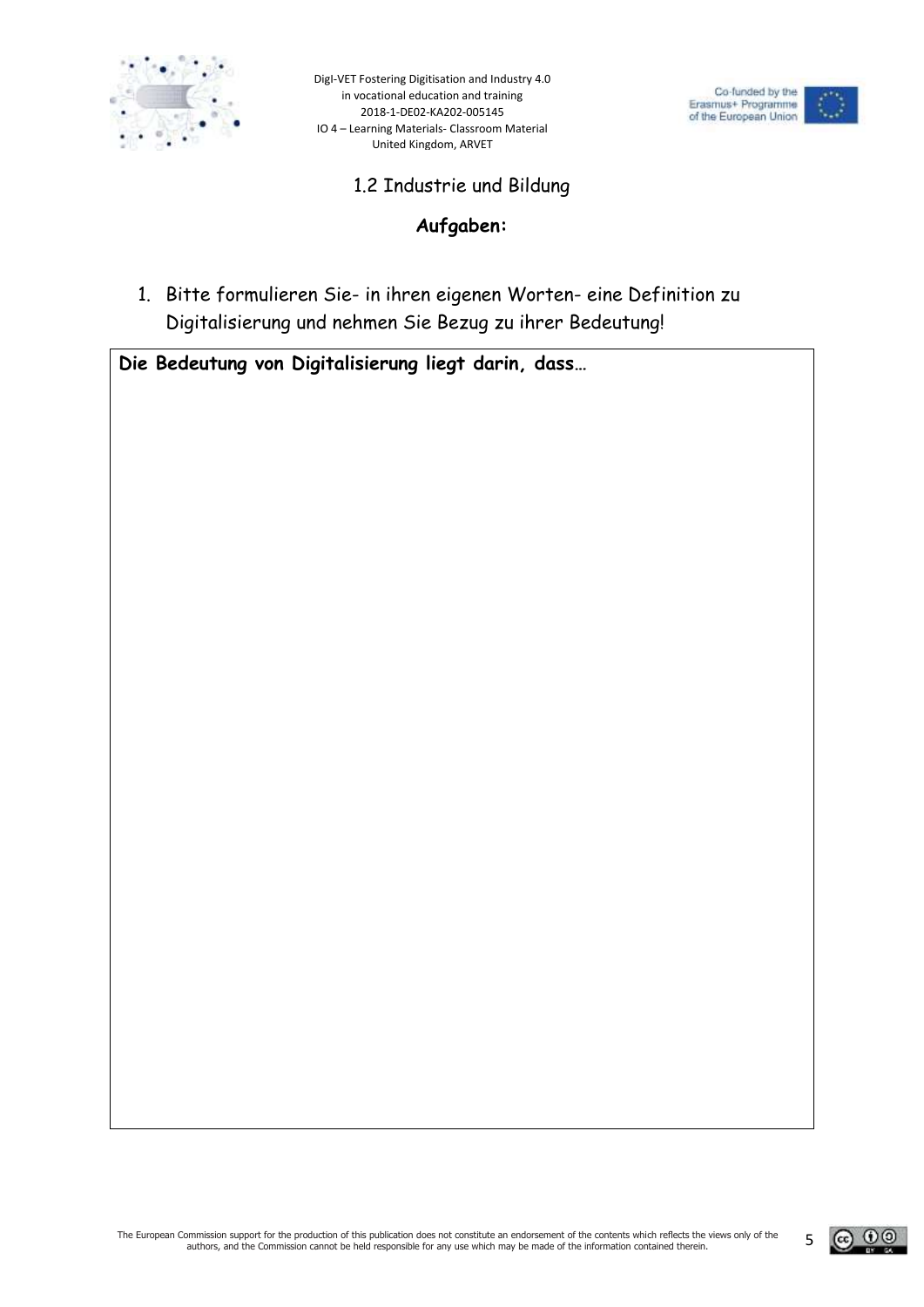



2. In der vorangegangenen Abbildung wurden sieben Chancen und Möglichkeit der Digitalisierung in der Bildung dargestellt. Stellen sie ein Ranking dieser Chancen auf und begründen Sie ihre Entscheidung!

|                | Chancen und Möglichkeiten der<br>Digitalisierung in der Bildung | weil |
|----------------|-----------------------------------------------------------------|------|
| $\mathbf{1}$   |                                                                 |      |
| $\overline{c}$ |                                                                 |      |
| $\mathsf{3}$   |                                                                 |      |
| $\overline{4}$ |                                                                 |      |
| 5              |                                                                 |      |
| 6              |                                                                 |      |
| $\overline{7}$ |                                                                 |      |

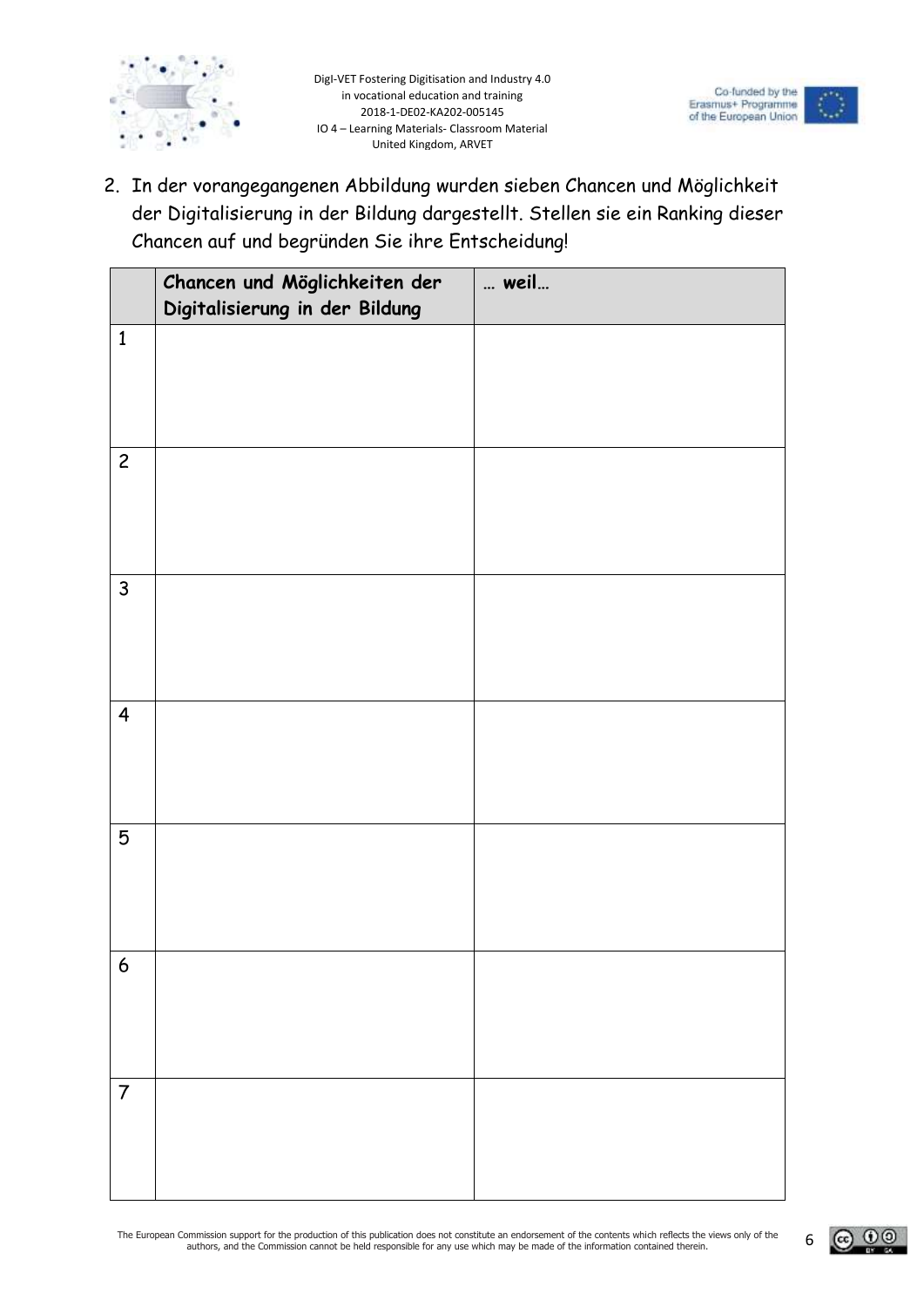



- 3. Geben Sie drei Beispiele einer positive Beziehung zwischen Bildung und Industrei 4.0. Nehmen Sie hierzu die zweite Abbildung zur Hilfe!
	- 1. Betrachten Sie ihre Beispiele und versuchen Sie einen Rückschluss auf die Gesellschaft zu ziehen.
	- 2. Gehen Sie nun zurück auf Ihre selbstformulierte Definition zur Wichtigkeit von Digitalisierung und nehmen Sie nun Bezug zur Aufgabe 1.

| Beispiel 1 |  |  |  |
|------------|--|--|--|
| Beispiel 2 |  |  |  |
| Beispiel 3 |  |  |  |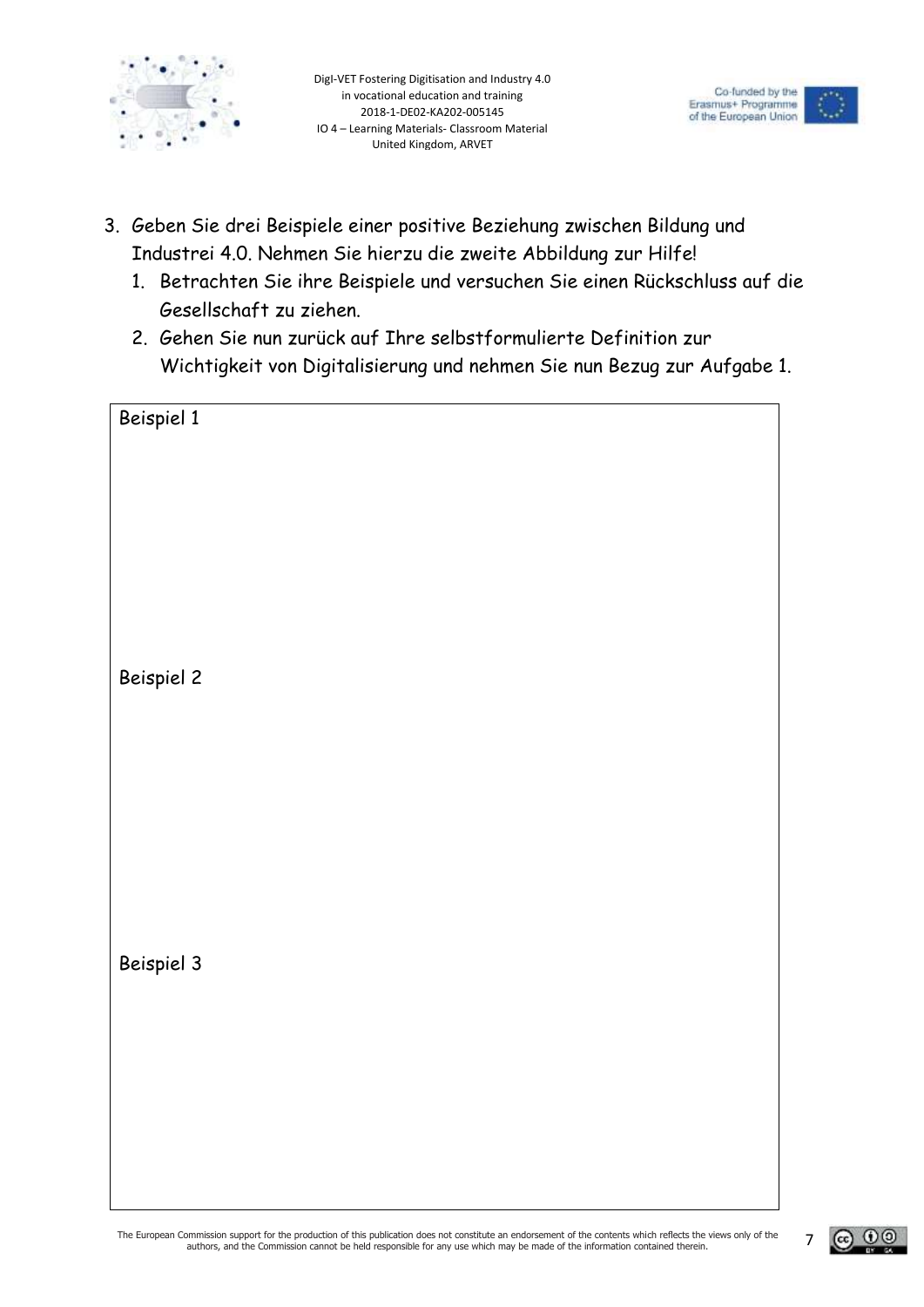



## DigI-VET – Ziele, Struktur und Hauptideen

<span id="page-7-0"></span>DigI-VET und die Hauptkriterien

- Ein von der EU finanziertes Projekt
- Thematisiert den Inhaltsbereich der Digitalisierung und Industrie 4.0 in der beruflichen Bildung
- Projektlaufzeit: 01. Dezember 2018 bis 30. November 2020 (zzgl. einer 6 monatigen Verlängerung aufgrund der Covid- 19 Pandemie)
- Ein Konsortium aus 5 Projektpartnern
- Projektkoordinator ist Rasmus Pechule von der Ingenious Knowledge GmbH, Hauptsitz in Köln, Deutschland.



Bei DigI-VET geht es um globale Chancen, die durch die Digitalisierung in Bildung und Industrie entstehen. Im Mittelpunkt steht, welche Maßnahmen ergriffen werden müssen, um sich an diese Veränderungen anzupassen und die Vorteile für sich zu nutzen.

Ziele: qualitative und quantitative Forschung in den Partnerländern zu betreiben, um eine Online-Plattform für die Berufsbildung auf der DigI-VET-Website bereitzustellen und ein Buch mit Hintergrundinformationen und didaktischen Hinweisen für Berufsbildungslehrer und -ausbilder zu erstellen.

Kernaspekte: Forschung / Entwicklung von Lehrplänen und Materialien / Sensibilisierung

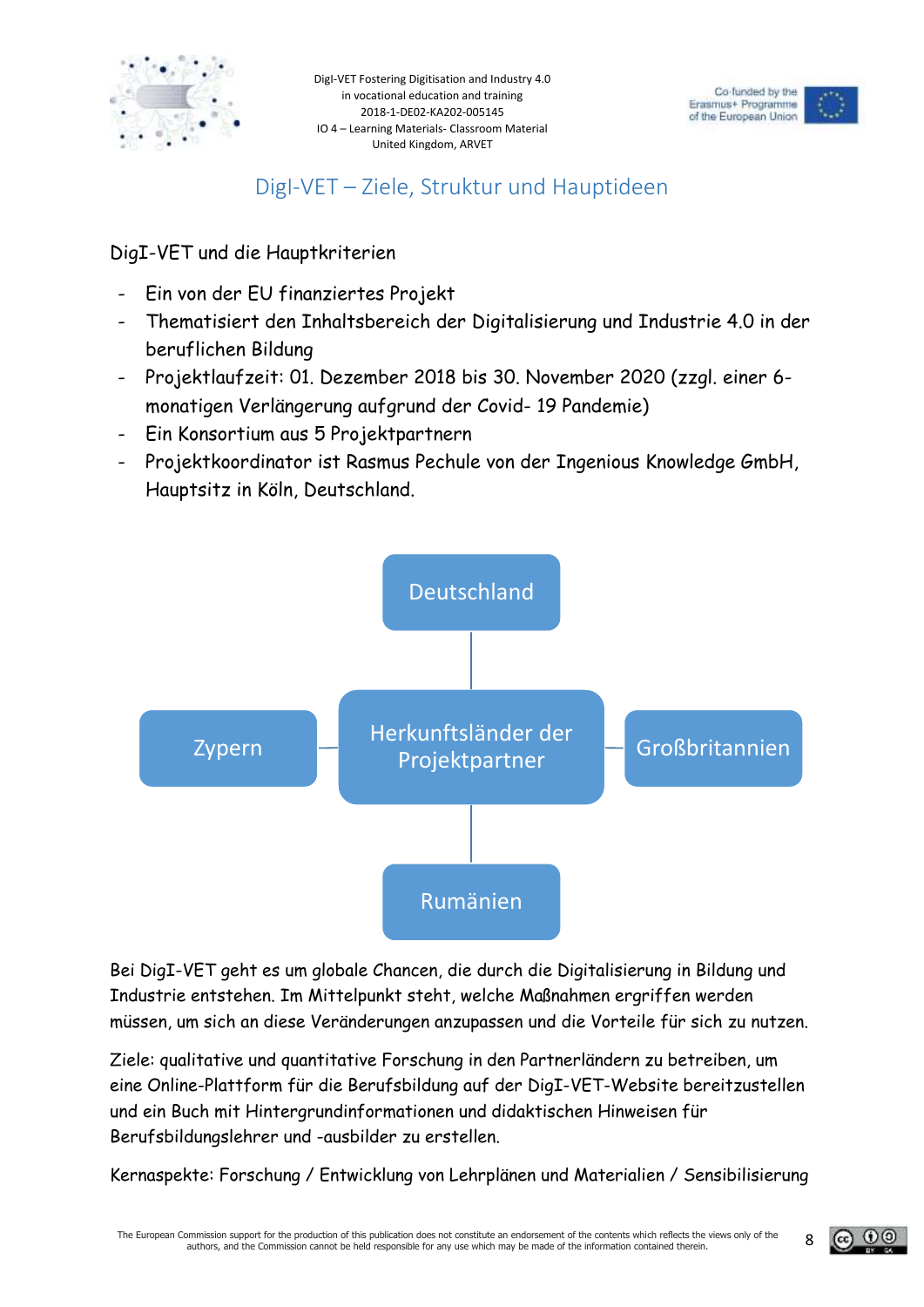

DigI-VET Fostering Digitisation and Industry 4.0 in vocational education and training 2018-1-DE02-KA202-005145 IO 4 – Learning Materials- Classroom Material<br>IO 4 – Learning Materials- Classroom Material United Kingdom, ARVET



#### Aufgaben

1. Bitte beschrieben Sie in einen Satz das Hauptziel von DigI-VET!

Das Ziel von DigI- VET ist es ……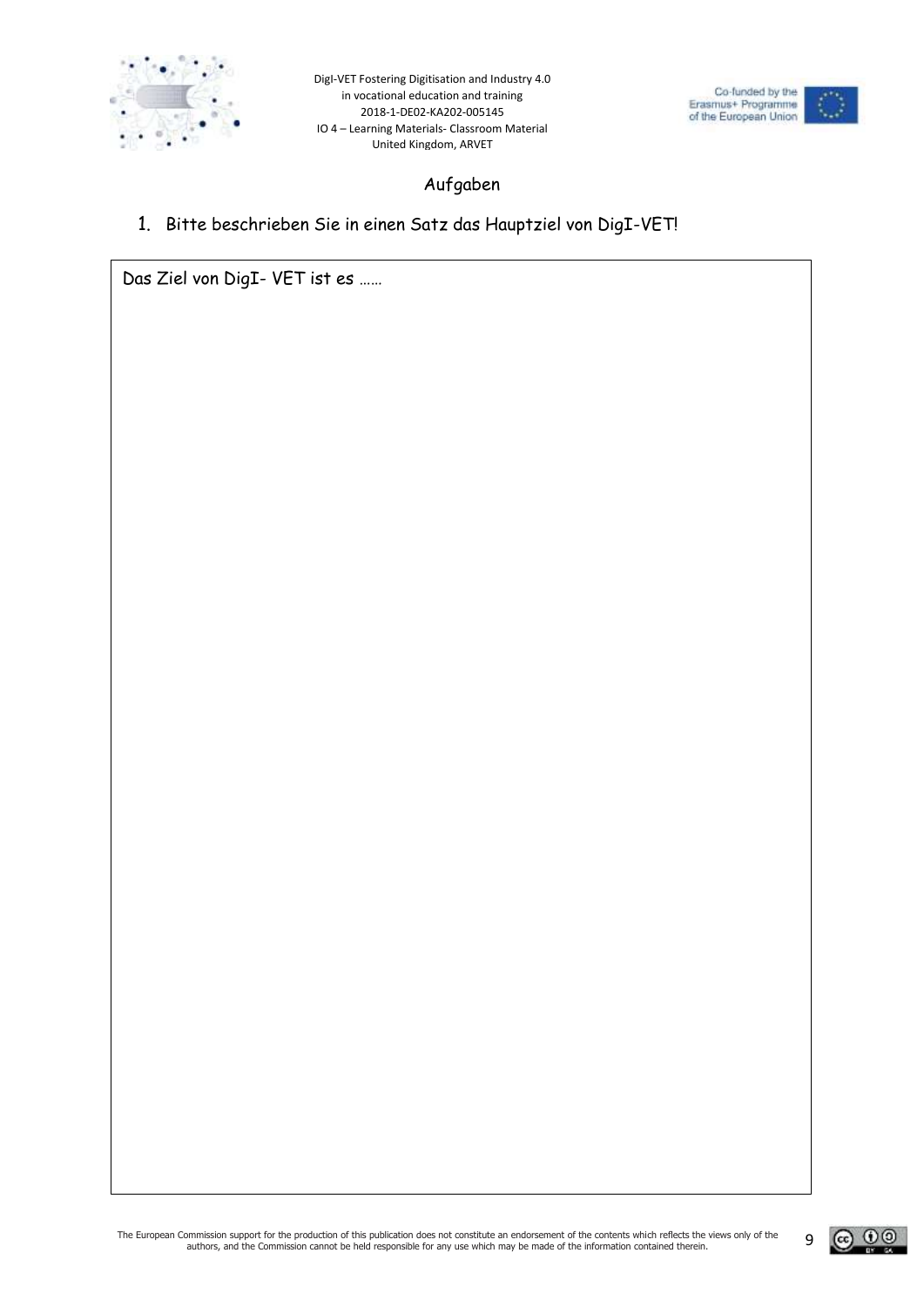



2. Zeit um kreativ zu werden! Gestallten Sie ihr eignes Diagramm mit den Kernmerkmalen von DigI-VET, sowie den Hauptzielen.

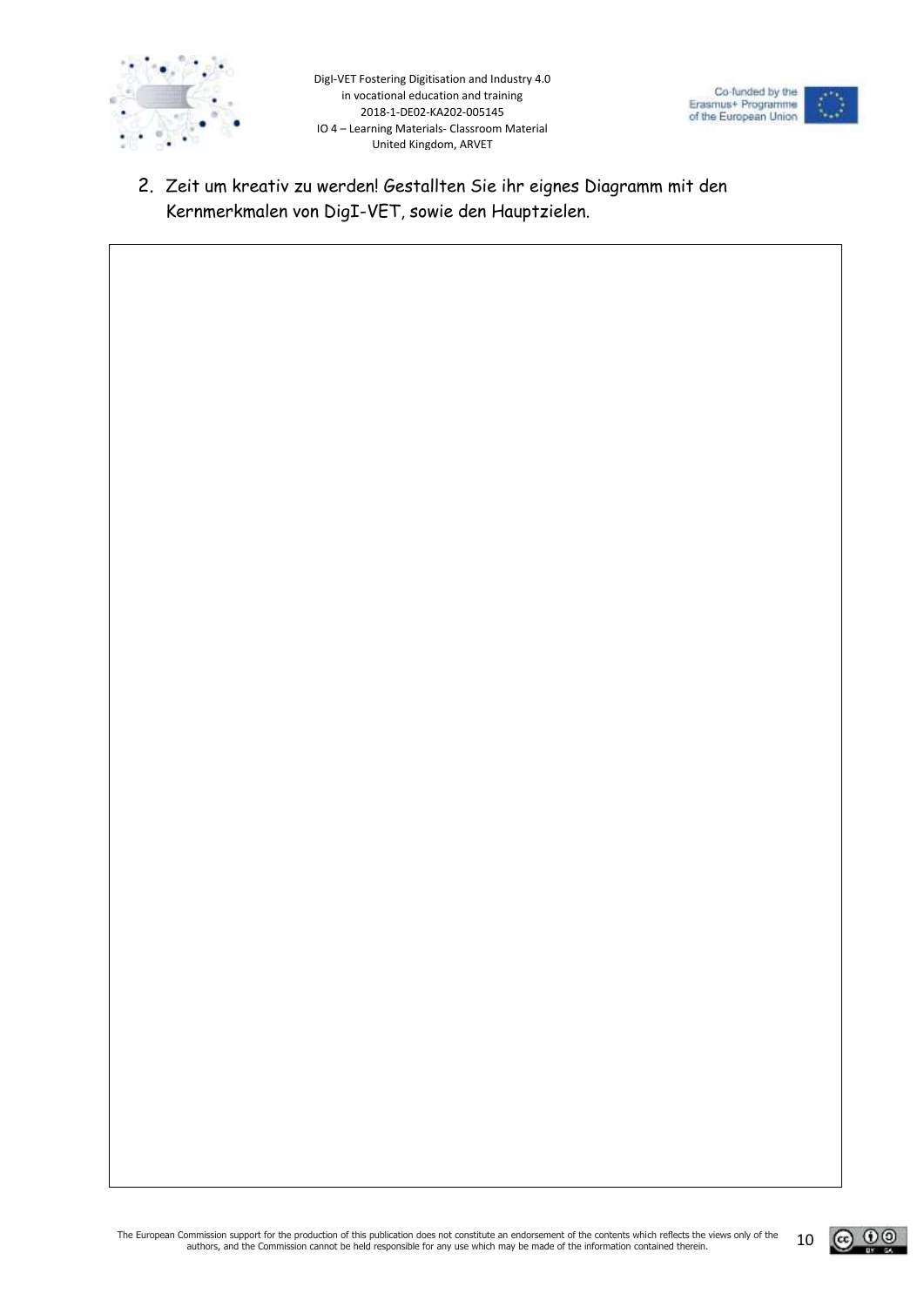



3. Überlegen Sie sich drei Forschungsstrategien die Sie den Partnerinstitutionen unterbreiten können. Beschreiben Sie in eigenen Worten, wie Forschung und Recherche aussehen kann.

| 1. |  |  |
|----|--|--|
|    |  |  |
|    |  |  |
|    |  |  |
|    |  |  |
| 2. |  |  |
|    |  |  |
|    |  |  |
|    |  |  |
|    |  |  |
|    |  |  |
| 3. |  |  |
|    |  |  |
|    |  |  |
|    |  |  |
|    |  |  |

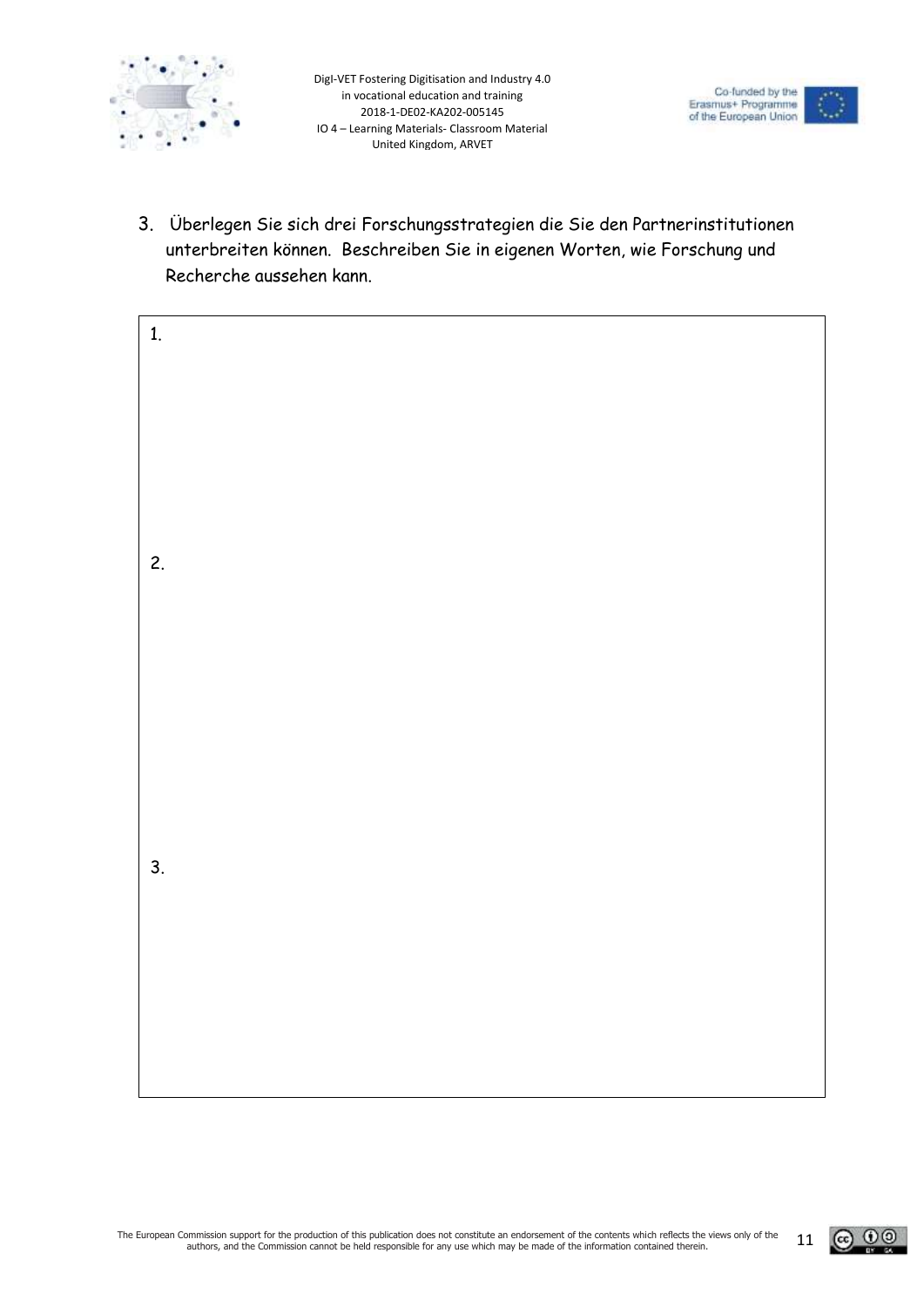



4. Wo befinden sich die Partnerinstitutionen des Projekts DigI-VET?